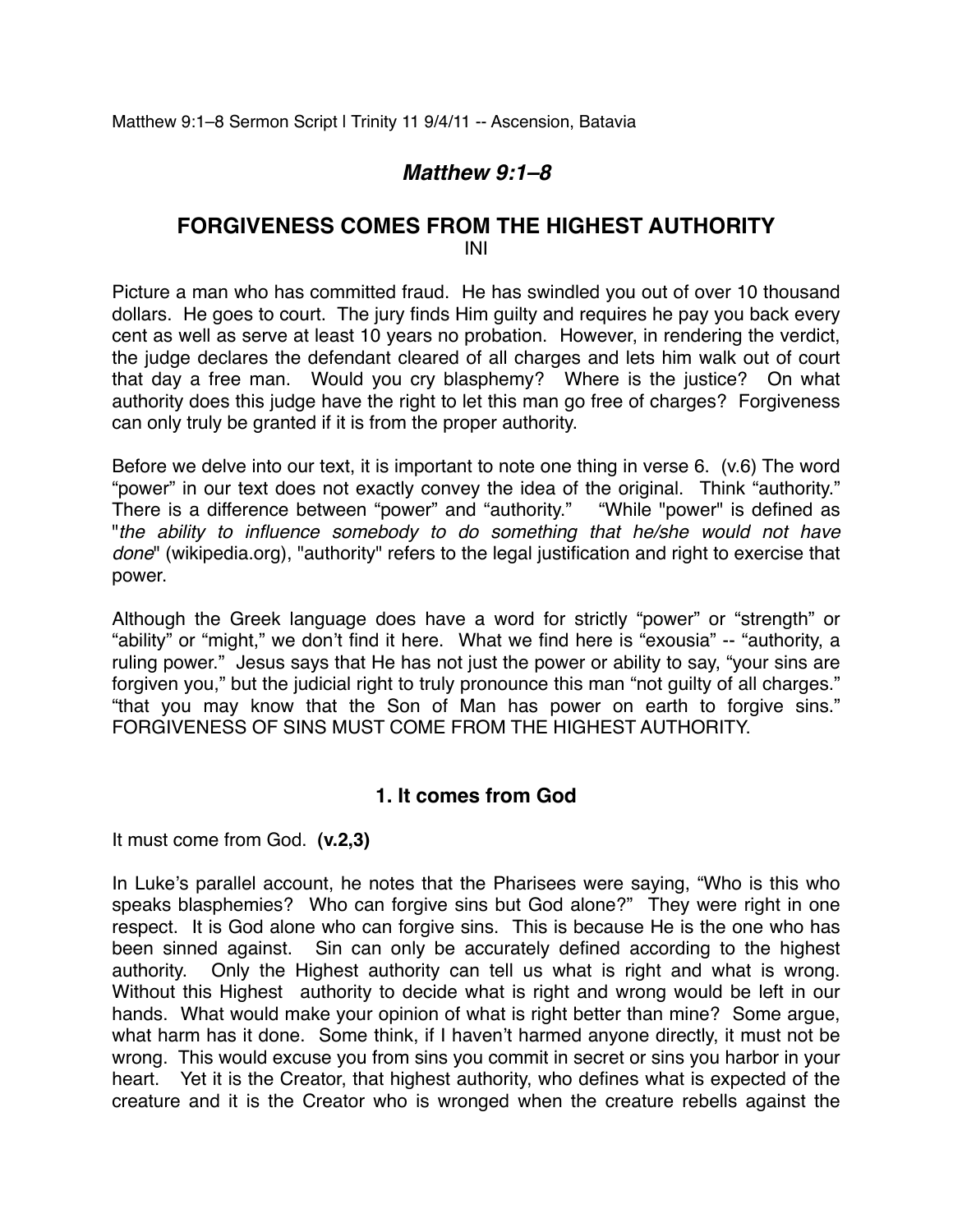order established. He has defined what is righteous and holy, and only He has the authority to pardon us when we do wrong. What right did Jesus have or on what basis was He able to forgive this man's sins? Only God has that authority. From the Pharisee's view, this is like the criminal who the jury has sentenced to death being declared innocent by someone standing in the back of the court room: by what authority?

**(v.6)**. The reference to the "Son of Man," was meant to point the listener to the fact that although Jesus appeared as in human form, He was much more. His authority went much higher, it went to the highest source. Jesus was both Man and God. For the skeptics this must be proven: if Jesus has authority over paralysis, then it should follow that he has authority over sin, that He can speak as God. **(v.7)** Therefore the Son of Man does have authority to earth to forgive sins. **John 5:26–27 – For as the Father has life in Himself, so He has granted the Son to have life in Himself, and has given Him authority to execute judgment also, because He is the Son of Man.** 

### FORGIVENESS COMES FROM THE HIGHEST AUTHORITY. **2. It is the highest cure**

Furthermore, forgiveness requires the highest authority, because it is the highest cure. Notice: what is the first thing Jesus does for this man who is brought to Him on a stretcher? Is it to take away his physical problems and send him on his way? (**v.2).** Let's look at it this way. Which is the greater problem, the physical, material, financial struggles you face, or the spiritual? Which is the greater disease, being paralyzed in your body, or being paralyzed in your soul? Which ever is the greater problem, will more desperately need a cure. Our bodies from the time of our birth are deteriorating. Whether we cannot walk, we've got a bad back, or we have hip problems, we are aging all the time. Should we be more concerned about helping people with the approaching death of their bodies or about the approaching death of their souls? **Matthew 10:28 – And do not fear those who kill the body but cannot kill the soul. But rather fear Him who is able to destroy both soul and body in hell.** Jesus first deals with the man's greatest problem – sin.

It is easy to loose sight of which is more important: our existence in this world, or our eternal existence in the world to come. We face the danger of not noticing our real problems. We face the danger of not realizing that sin is the highest disease, that it requires the primary cure. This is when a certain sin grows into a lifestyle. Or gaining for ourself a certain luxury outweighs our primary responsibilities – whether it is toward our spouse, our parents, or someone in need, we often set our wants ahead of the needs.

Think of the struggles this paralyzed man in our text faced every day. He was unable to even get a drink of water, or go to the bathroom without relying on someone's help. In his day, this was total reliance on others to survive. They didn't have electric wheelchairs, no automated anything. Having worked in a nursing home, I have seen how the older a person gets the more they must rely on others for survival.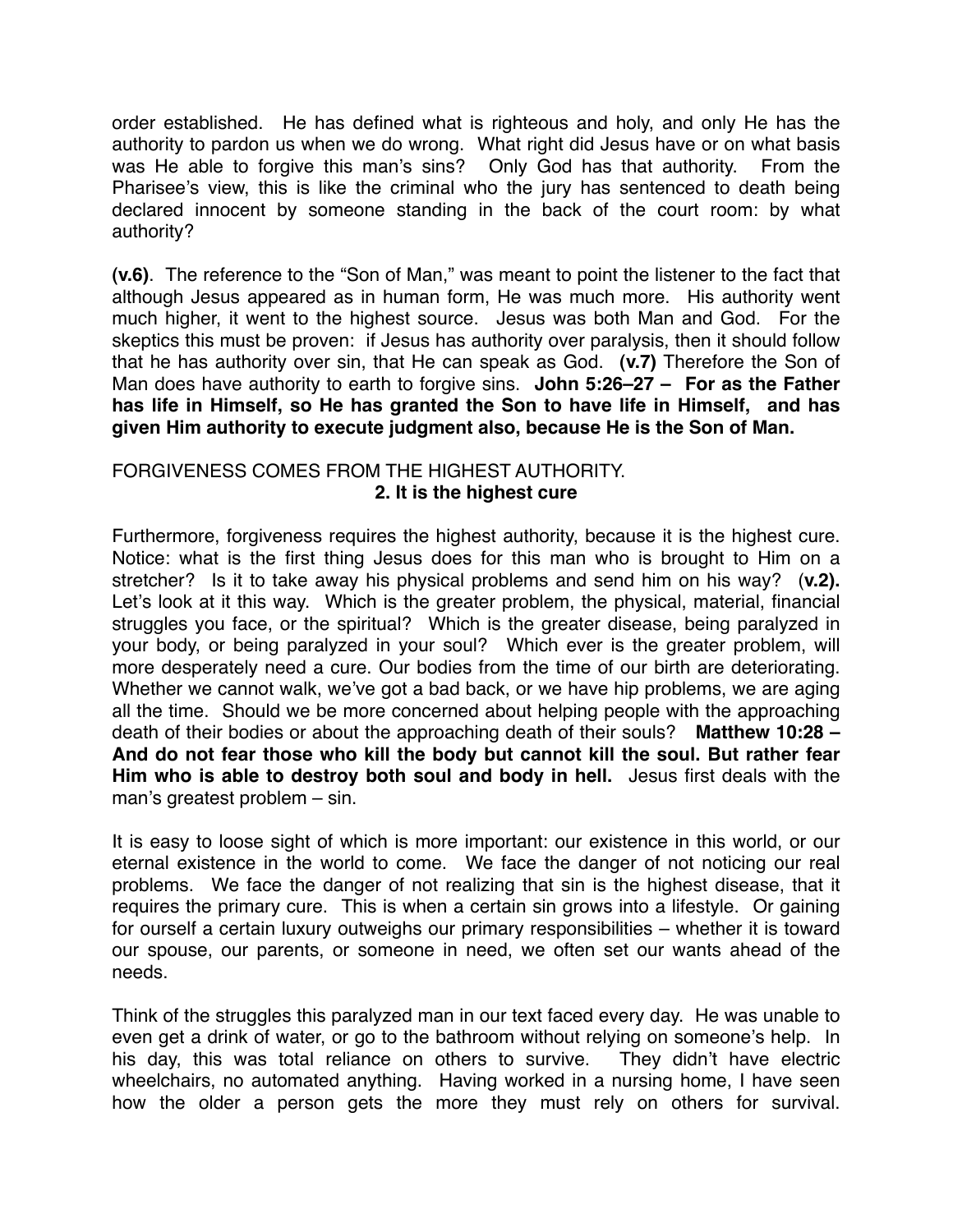Independence is lost and often depression sets in. An estimated 17 million adult Americans suffer from depression during any 1-year period. As we said before, it is easy to become consumed with negative thoughts about our life in this world – or to get consumed with pursuing what we think will bring us the most happiness rather than finding the lasting happiness in the highest cure.

But this is exactly why Jesus deals with the most urgent problem first. Forgiveness is the highest cure: for a person with paralysis, for a person who is depressed, for every sinner. In the midst of every trouble, what does Jesus say to bring us encouragement? Literally, "be firm in the face of danger or adverse circumstances." This has nothing to say of the adverse circumstance being taken away – as long as we live in this world sin is going to bring adverse circumstances upon us. Rather Jesus points us to a true source of firmness in the face of instability: and not the immediate cure of paralysis, but first a greater cure – the highest cure, the cross. Jesus has been suffered far worse than any physical trouble we know in this world. He has suffered for your sins. It is on this authority that He has earned that he declares, **(v.2)**.

Forgiveness is the greatest source of encouragement, the highest cure in every trouble you face. It is that firm ground in the midst of adverse circumstance. It reminds you that, though we deserve much worse than paralysis, God, by the highest authority, has promised the opposite. He has forgiven your sins. This is not just the ability to walk, but the ability to leap, to run, to push through the difficult times. To take up your bed of pressures, of stress, of worries, and walk on. No cure the medical industry could ever come up with will meet the greatest of our needs. Look ahead to what this forgiveness means. It means you are headed to a place of the highest deliverance: heaven – where every cure will be ours: no more paralysis, no more hurting, no more depression, no more sin. FORGIVENESS COMES FROM THE HIGHEST AUTHORITY.

### **3. And it is passed on to you**

And it is passed on to you. In Matthew 28, Jesus gives the great commission: **Matthew 28:18–20 – And Jesus came and spoke to them, saying, "All authority ("exousia") has been given to Me in heaven and on earth. Go therefore and make disciples of all the nations...** In this reference to "authority," Jesus reminds us of this great authority that is passed on to us. Think of it like this: The King rules his kingdom. He has all authority within the realm of His kingdom to do as He pleases. If He wishes His servants to go here or go there, and carry out an edict for Him, they have it on the authority of the King to do so. If the King wishes to set free the captives held out on some exiled island, and He sends you to do it, well then, you have every right to unlock those doors and let those prisoners out. The King then can forgive anyone within His realm who has wronged Him. **John 1:12 – But as many as received Him, to them He gave the right (exousia = "authority") to become children of God, to those who believe in His name.** 

"Go therefore," Jesus says. This forgiveness is something you have on the highest authority to pour out on others. This is what the "kingdom of God" is all about: God's